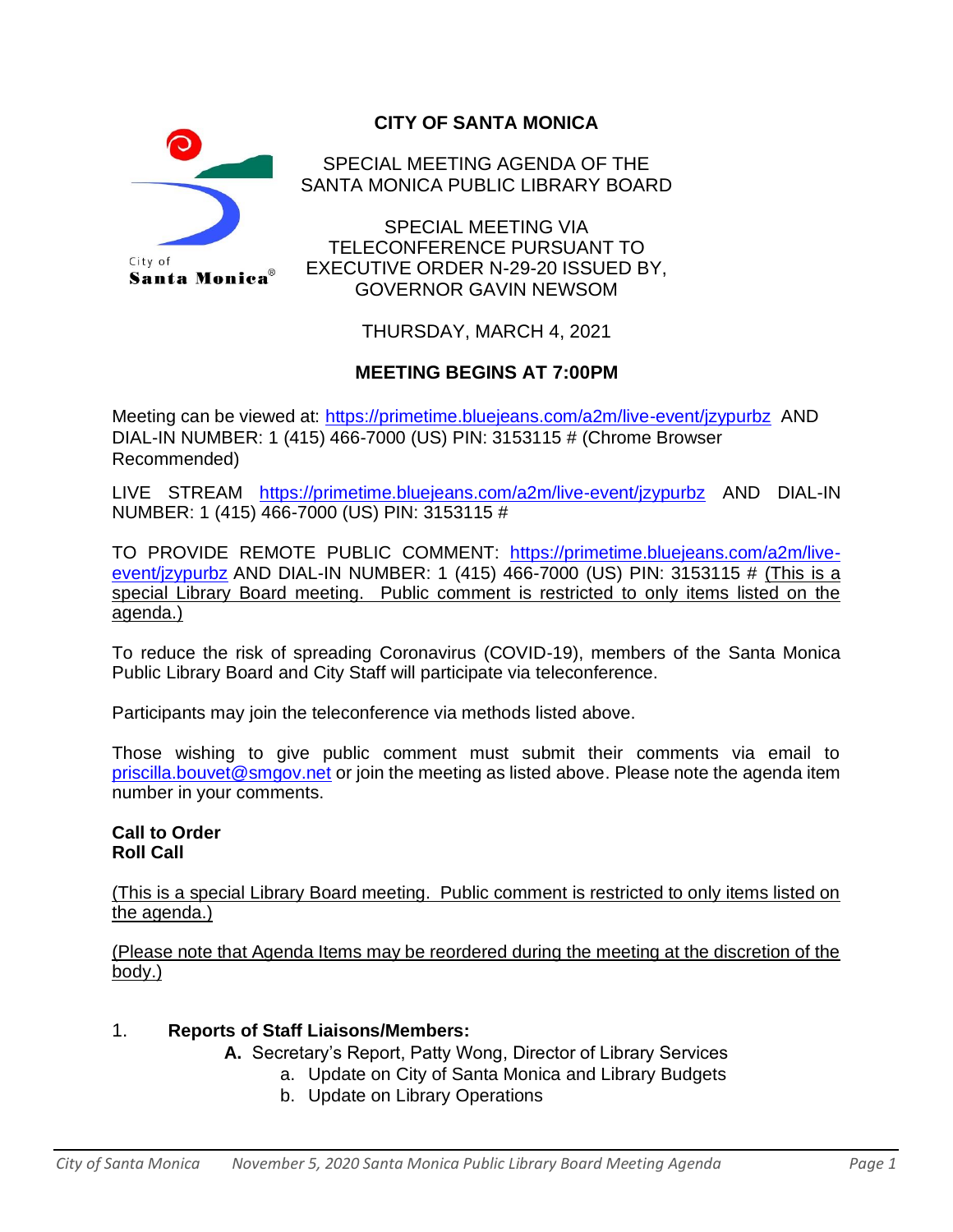- c. Update on Library Partnerships
- d. Update on Library Safety and Security

### 2. **Approval of Minutes:**

**A.** Staff recommends that the Library Board approve the minutes of the November 5, 2020 Special Library Board meeting.

### 3. **New Business:**

**A.** Ocean Park Branch, Open + presentation and status update by Greco Venegas, Principal Librarian.

### **Adjournment**